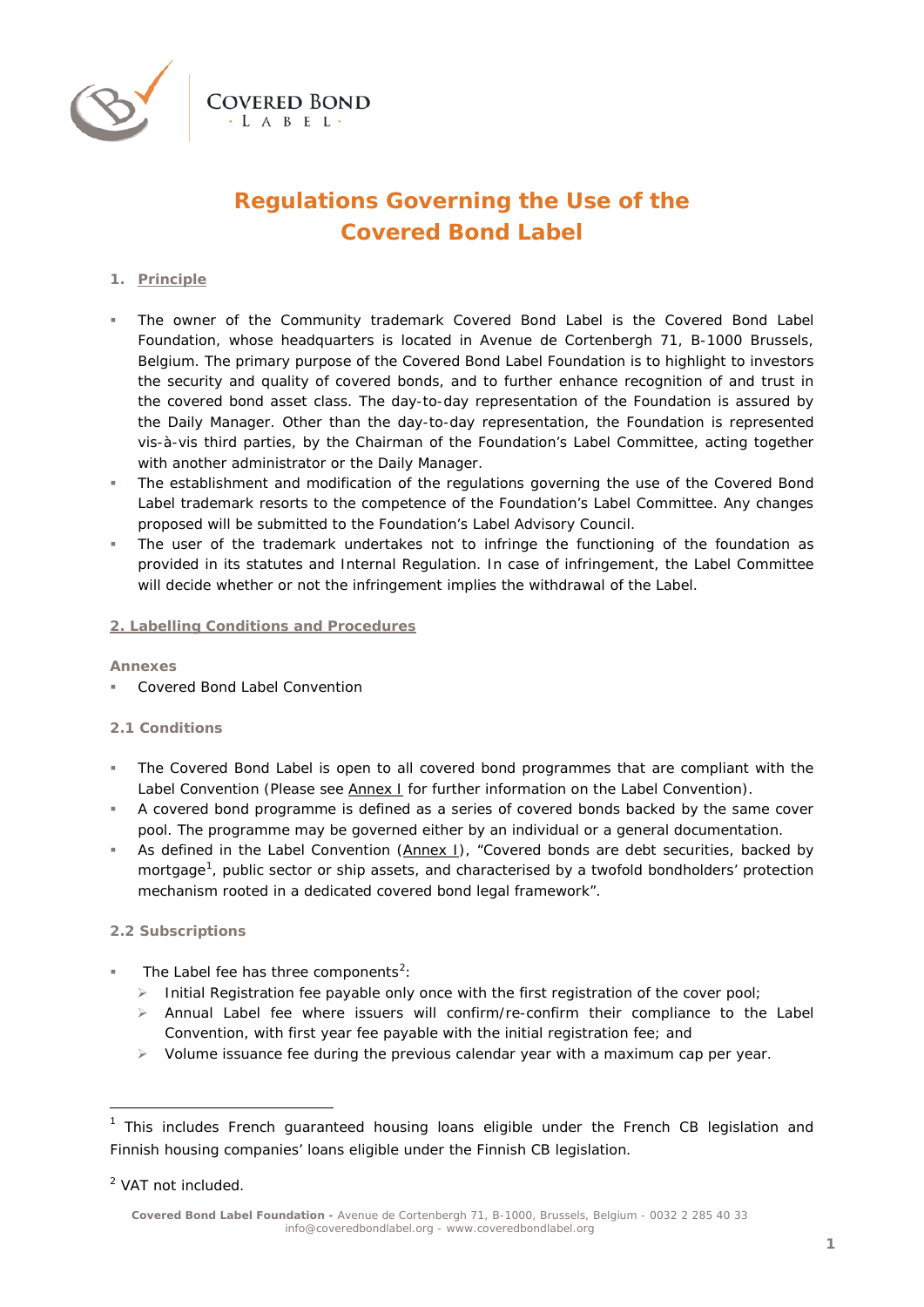

- Label fees, determined by the Label Committee, shall be payable on a calendar year basis in euros or the equivalent thereof, free of exchange and credit card and transfer commissions, at the start of the year, except when a new covered bond programme registers after the  $1<sup>st</sup>$  of September of the calendar year where the issuer shall pay only half the annual Label fee (VAT not included).
- The Covered Bond Label Label entitles issuers to:

**COVERED BOND**  $\cdot$   $A$   $R$   $F$   $I$ 

- $\triangleright$  Use the Label as a quality signature for their programme / individual issuance; and
- $\triangleright$  Be listed as a "Labelled Covered Bond Programme" on the public Label IT infrastructure.

#### **2.3 Application Procedure**

Labels will be granted based on a self-certification process to be undertaken by issuers to verify that their covered bond programme(s) complies with the Label Convention. Under this principle:

- The issuer managing the covered bond programme will complete an online application form in which he/she will:
	- Declare its programme's compliance with the Label Convention (see *Annex I*);
	- $\triangleright$  Commit, at the time of the submission of the Label application, to disclose:
		- 1) On its own website, on a quarterly basis, accurate and up-to-date information on the covered bond programme's cover pool, based on its relevant National Transparency Template. These templates are developed at the national level, and, in accordance with the "Guidelines for National Transparency Templates" (see *Annex I*), which is intended to act as a convergence tool designed to ensure that the information provided by issuers is relevant, useful, deliverable and comparable;
		- 2) On the Label IT infrastructure, on a monthly basis, accurate and up-to-date information relating to new covered bond issuances from the labelled pool.
- **The Label Secretariat will then review the application for manifest errors or missing** information. If no manifest error is found and the application is complete, the Label shall be granted to the covered bond programme for the ongoing calendar year, upon the receipt of the payment of the subscription fees (see article 3.2).
- The Label Secretariat will post the new covered bond programme on a new webpage on the Covered Bond Label's IT infrastructure within 10 working days in order to inform the covered bond market stakeholders. Issuers will then update it with the relevant information on new issuances from the labelled cover pool.
- All outstanding covered bonds issued from the registered pool prior to the granting of the Label will benefit from the Label provided that (i) the initial registration fee is paid and (ii) the Label IT infrastructure is updated by the issuer with the outstanding issuances from the labelled pool. Only those covered bonds included in the IT infrastructure by the issuer will benefit from the Label.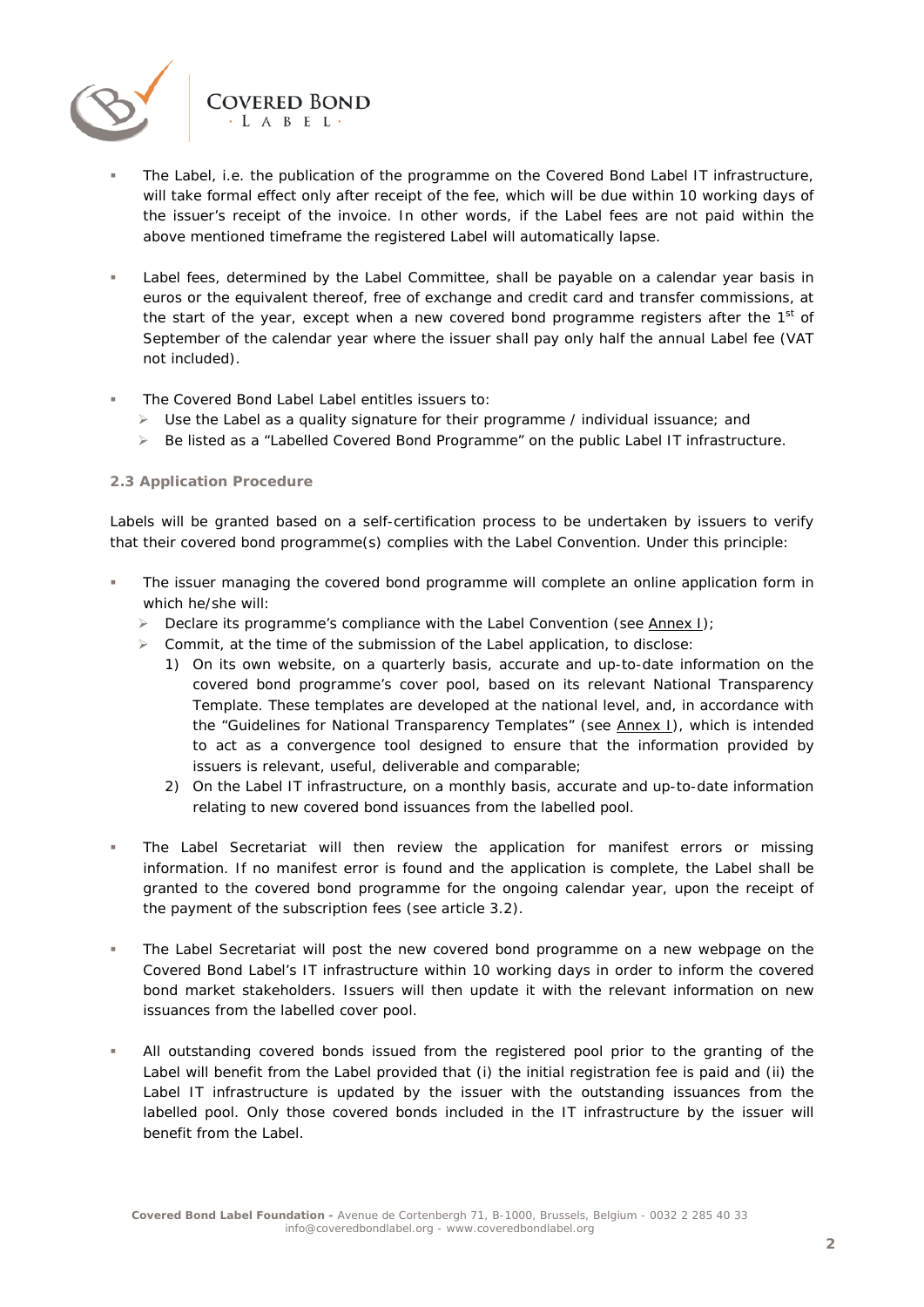

 The Label Secretariat will inform the competent national authority within 20 working days of the publication on the Label website.



#### **2.4 Renewal Procedure**

The Label will be renewed annually and the issuer managing the labelled covered bond programme is meant to repeat the procedure described above at the beginning of the year, i.e. the selfcertification of the compliance of its programme with the Label convention and the commitment to fulfil the transparency requirements.

#### **2.5 Withdrawal of the Label**

Voluntary Withdrawal

Issuers managing labelled covered bond programmes who decide to voluntarily discontinue their programme's registration should address a registered letter to this effect to the Label Secretariat, which, in turn, will notify the Label Committee. The retraction of the Label shall take effect 10 working days after the notification has been received by the Label Secretariat.

**Non payment** 

Non-payment of the annual/volume fee(s) due will result in the withdrawal of the Label as of the next renewal date. Non-payment will be deemed to have occurred if the fees due have not been received into the Covered Bond Label bank account within 10 working days from the date of the reminder for payment to be sent by the CB Secretariat at the end of the initial 10 working days deadline as set out under article 3.2).

Non compliance

Issuers shall inform the Label Secretariat of any changes which could affect the compliance of their labelled programmes such as, for example, the non delivery of required information, the cancellation of the covered bond programmes or changes in the specifications of the programmes. The Label Secretariat will inform the Label Committee of any such notifications, which, in turn, will take the following steps:

 The Label Committee will decide whether or not the notified changes imply the withdrawal of the Label.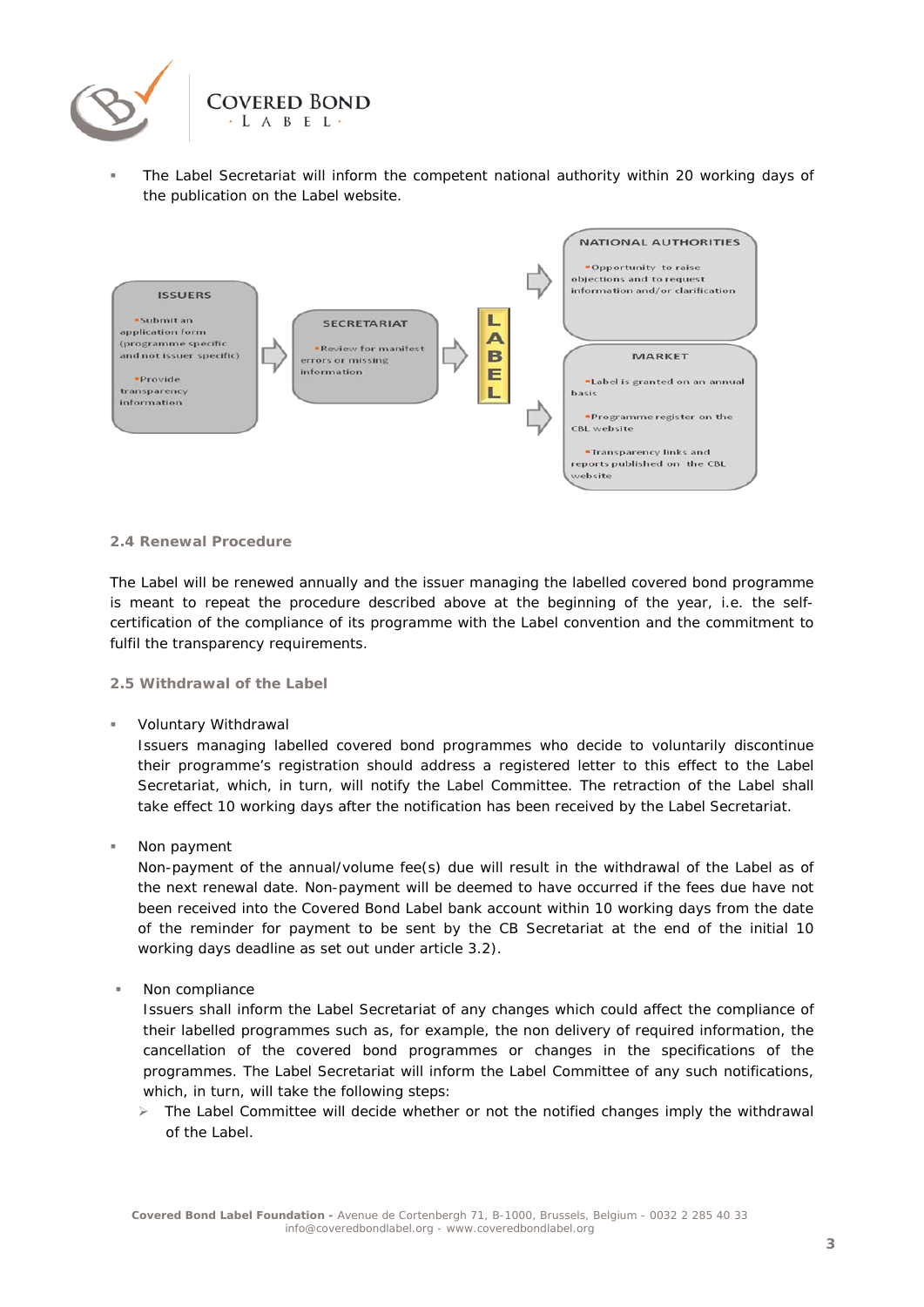

- Should the Committee decide to withdraw the Label, the issuer will have the possibility to file an appeal within 20 working days from the date of the notification of the Committee's decision.
- $\triangleright$  Should the Label Committee decide that the changes notified require the withdrawal of the Label, it will notify the relevant national authority, for information, of the changes signalled to it and of its subsequent decision to withdraw the Label.
- $\triangleright$  The withdrawal of the Label shall become definitive when the 20 working days deadline (starting on the date of the notification of the Committee's decision) has elapsed and no appeal has been notified to the Label Secretariat. It will be effective on the day on which the notification of withdrawal sent by registered post reaches the issuer.
- $\triangleright$  In cases of appeal, the Label Committee will appoint an ad hoc appeal panel. The ad hoc appeal panel will be composed of three Label Committee representatives of different issuer jurisdictions, selected on a rotating basis, together with the Chairman and Deputy Chairman. A representative of the jurisdiction where the appellant issuer is based is entitled to attend the appeal panel as an observer. The appeal panel will have 20 working days from the date of its receipt of the issuer's appeal to deliberate and present the issuer and the relevant national authority with its final decision.
- The effects of a withdrawal are as follows:
	- $\triangleright$  All references to the formerly registered programme(s) will be removed from the Covered Bond Label IT infrastructure.
	- $\triangleright$  Subscription fees shall not be refundable in the case of either the voluntary or involuntary withdrawal of the label from a covered bond programme.
	- $\triangleright$  A covered bond issuer that chooses to withdraw from the Label or from which the Label is withdrawn is not entitled to any refund of payments already received and will have no right to claim against the Label Entity.



**Label organigramme**